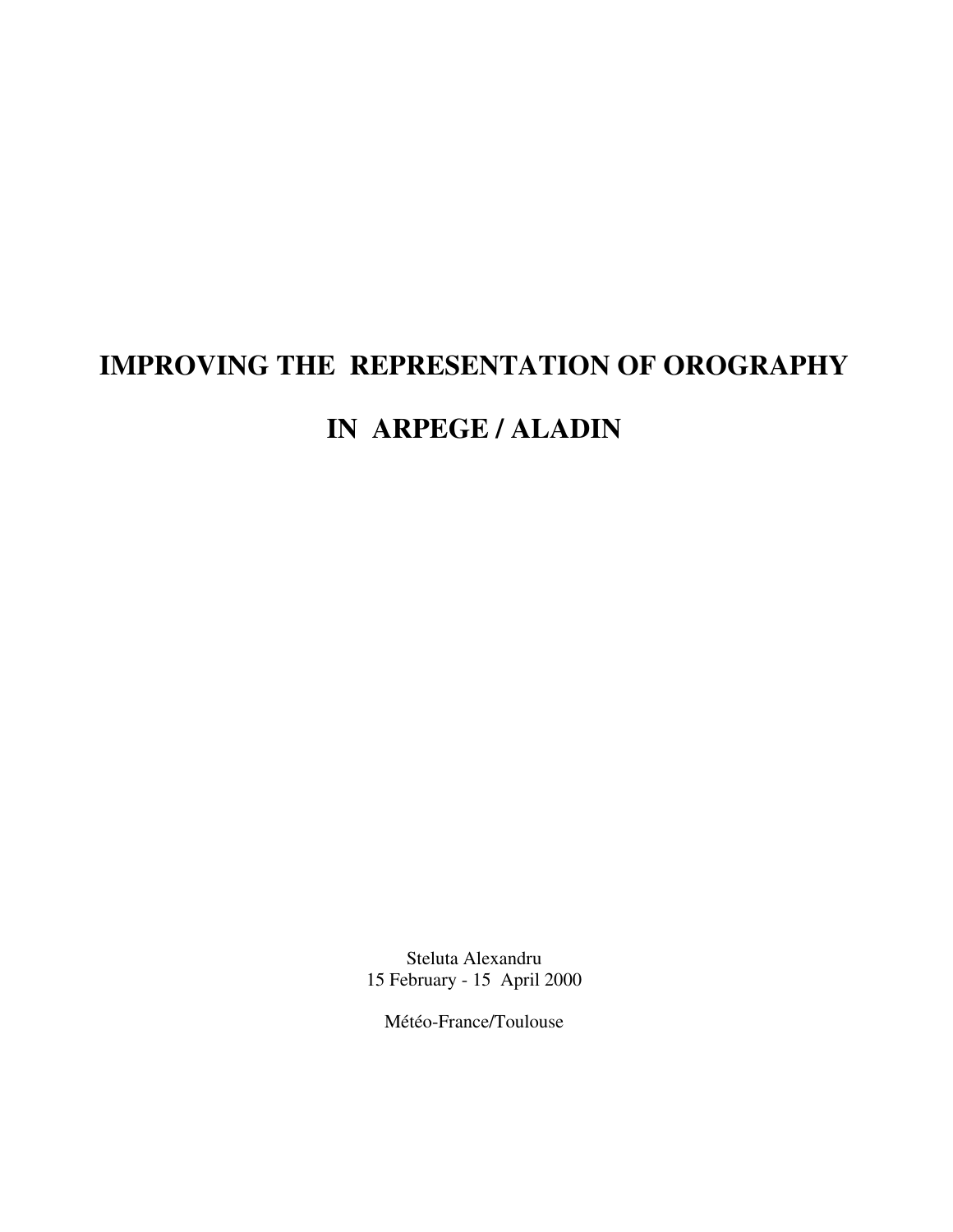## **CONTENTS**

- 1. Introduction
- 2. Running configuration e923 on Fujitsu VPP5000 and on workstation (Sun)
- 3. Testing new input data (GTOPO30 vs GLOB95)
- 4. Improving the spectral fit of the orography
- 5. Conclusions
- 6. Acknowledgments
- 7. References
- 8. Appendix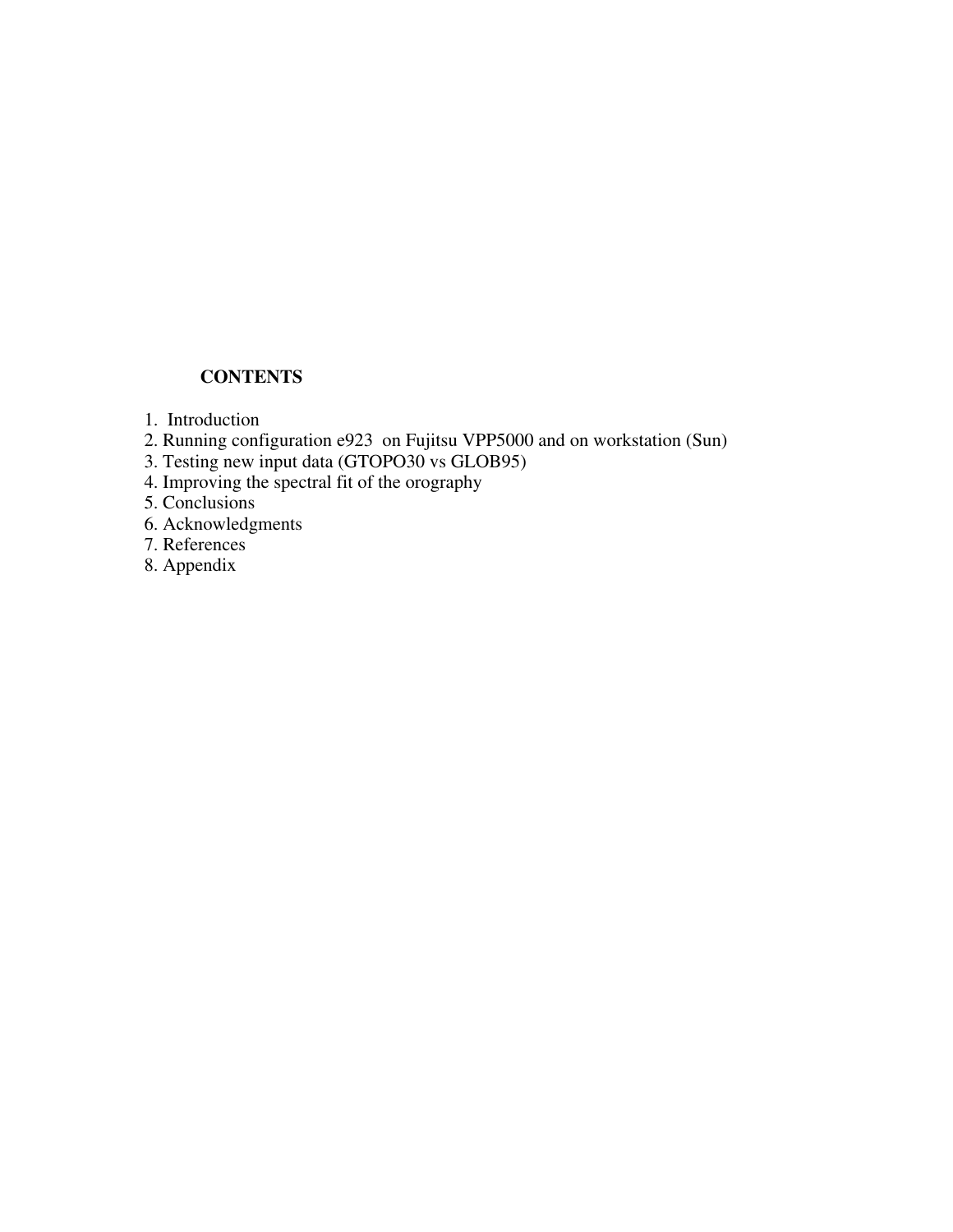### **1. Introduction**

The purpose of the present work is to compare the results obtained from two cost functions, with two different datasets, and to improve the spectral fit of the orography for Aladin/Romania.

Configuration e923 is a procedure which interpolates climatic and topographic information from global fields into a chosen limited domain. This configuration has 6 steps. Every step defines different fields. There are six routines for each step:

- EINCLI1 defines orography;

- EINCLI2 defines constant fields for surface, soil, and vegetation;

- EINCLI3 defines monthly climatic fields;

- EINCLI4 defines fields describing vegetation for the ISBA surface scheme;

- EINCLI5 introduces more accurate data for Europe;

- EINCLI6 improves some of the monthly climatic fields.

We were especially using the first step of configuration.

In section 2, we describe some details about running this configuration. In section 3, the two datasets are compared. In section 4, the various options of parameters from the cost function are analysed.

### **2. Running configuration e923 on Fujitsu VPP5000 and on workstation (Sun)**

For running configuration e923 step 1 on VPP, we chose the domain Aladin/Romania, with the coordinates

```
ELAT1=41.91284257
           ELAT2=49.80342137
           ELON1=20.68979003
           ELON2=32.12558703
and resolution of 10 km.
     The namelist parameters are:
           &NAMCLA
                 LNORO=F - no new orography is to be read at the end
                 LKEYF = F - no spectral fit
                 LNEWORO
                 LNEWORO2 - choice of spectral fit
                 FENVN=1, \blacksquare - amplitude of the envelope orography
                 FACZO=0.53 -scaling factor for the orographic part of roughness length
           &NAMCT0
                 NCONF=923,
                 LELAM=T,
                 LRPLANE=T,
                 NFFTCR=1,
                 LMLTSK=F,
                 LECMWF=F,
                 CNMEXP='ROUM'
           &NAMMCC - choice of step
                 LN923=T,<br>N923=1
                                   - or 2,3,4,5,6
           &NAMDIM, NEMGEO - geometry of domain Aladin
```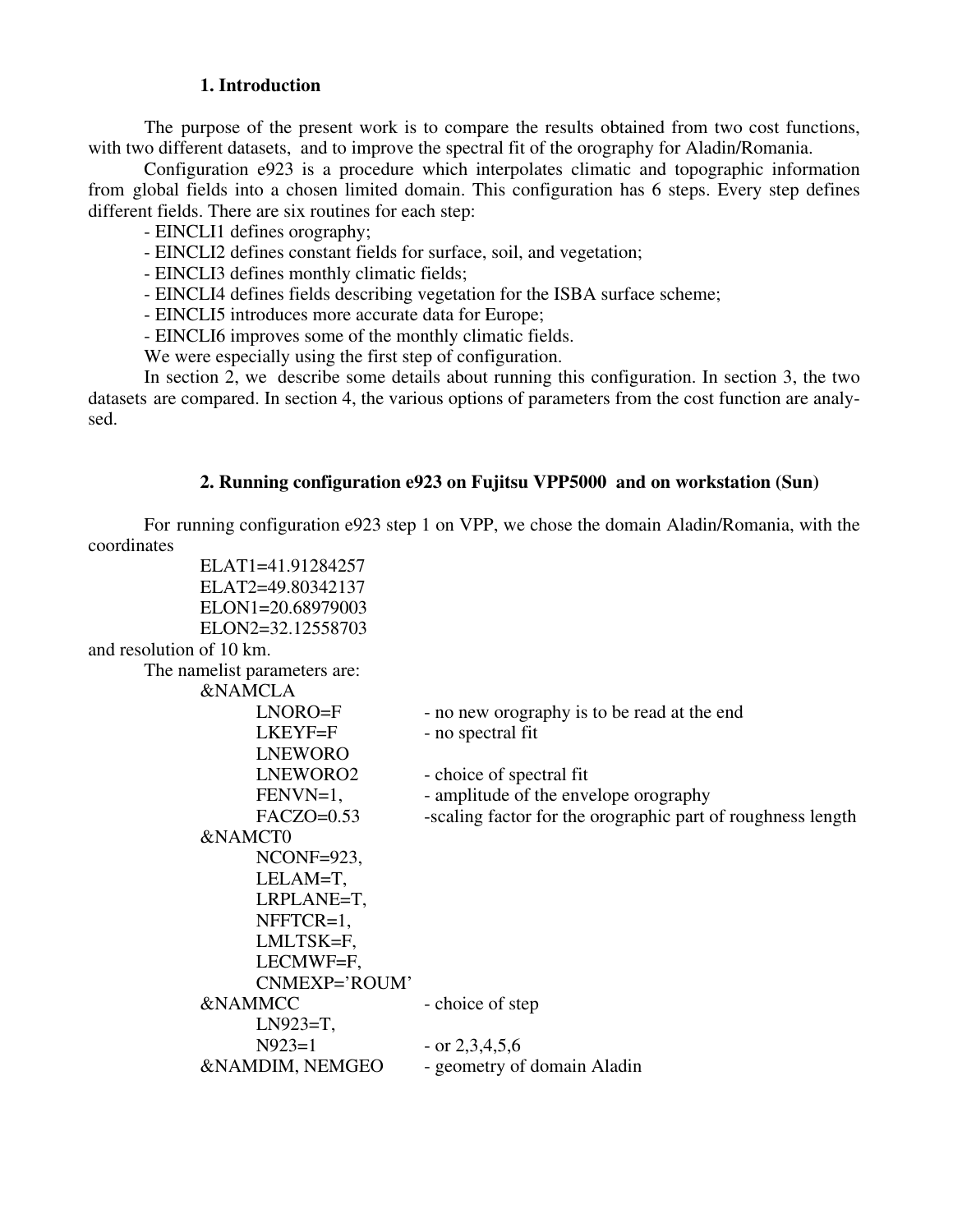For running this configuration, global data are necessary. Datasets are prepared from GLOB95 data in resolution 2'30''. For first step, we need the following input files:

| Water_Percentage      | - land/sea mask (% of water)           |
|-----------------------|----------------------------------------|
| Oro_Mean              | - mean orography (mean of H)           |
| Sigma                 | - sub-grid standard deviation of Hmean |
| Nb Peaks              | - number of sub-grid peaks             |
| Urbanisation          | - fraction of urbanization (% of city) |
| Dh_over_Dx_Dh_over_Dy | - mean of dHmean/dx*dHmean/dy          |
| Dh_over_Dx_square     | - mean of $(dHmean/dx)$ **2            |
| Dh_over_Dy_square     | - mean of $(dHmean/dy)$ **2            |
| Hmax-HxH-Hmin ov4     | - mean of (Hmax-Hmean)(Hmean-Hmin)/4   |
|                       |                                        |

The output fields are:

| <b>SURFIND.TERREMER</b><br><b>SURFGEOPOTENTIEL</b> | - land $(1)$ /sea $(0)$ mask<br>- surface geopotential (grid point) |
|----------------------------------------------------|---------------------------------------------------------------------|
| <b>SPECSURFGEOPOTEN</b>                            | - surface geopotential (spectral)                                   |
| SURFET.GEOPOTENT                                   | - G x the standard deviation of the orography                       |
| SURFVAR.GEOP.ANI                                   | - the anisotropy coefficient                                        |
| SURFVAR.GEOP.DIR                                   | - the direction of principal axis of topography (in radian)         |
| SURFZ0REL.FOIS.G                                   | - G x the roughness length of bare surface                          |
| SURFPROP.URBANIS                                   | - the fraction of urbanization                                      |
| <b>SURFPROP.TERRE</b>                              | - the fraction of land                                              |
| SURFZ0.FOIS.G                                      | - at this step, same as SURFZ0REL.FOIS.G                            |

Files with global data are huge. For running step 1 of configuration e923 on workstation, we must extract a subdomain from global datasets (a little bigger than Aladin/Romania). The script for extraction subdomain needs the namelist:

&NAMORO

| FILE $IN = \$ 1 |                                      |
|-----------------|--------------------------------------|
| FILE OUT='\$2'  | - name of the input and output files |
| $NDATX=8640$    | - x-size of the dataset (longitude)  |
| $NDATY=4320$    | - y-size of the dataset (latitude)   |
| ELATSW=40       |                                      |
| ELONSW=19       | - coordinates of subdomain           |
| ELATNE=51       |                                      |
| ELONNE=34       |                                      |
|                 |                                      |

#### &END

Script can be found on Kami: /u/gp/mrpm/mrpm611/extract/

With those new data files, we can run step 1 of configuration e923, on workstation. The namelist is the same as for VPP , apart from the specification of the new dataset (location, size) in NAMCLI:

```
&NAMCLI
    LGLOBE=F
    ELATSW=40
    ELONSW=19
    ELATNE=51
    ELONNE=34
    NDATX=360
    NDATY=264
&END
```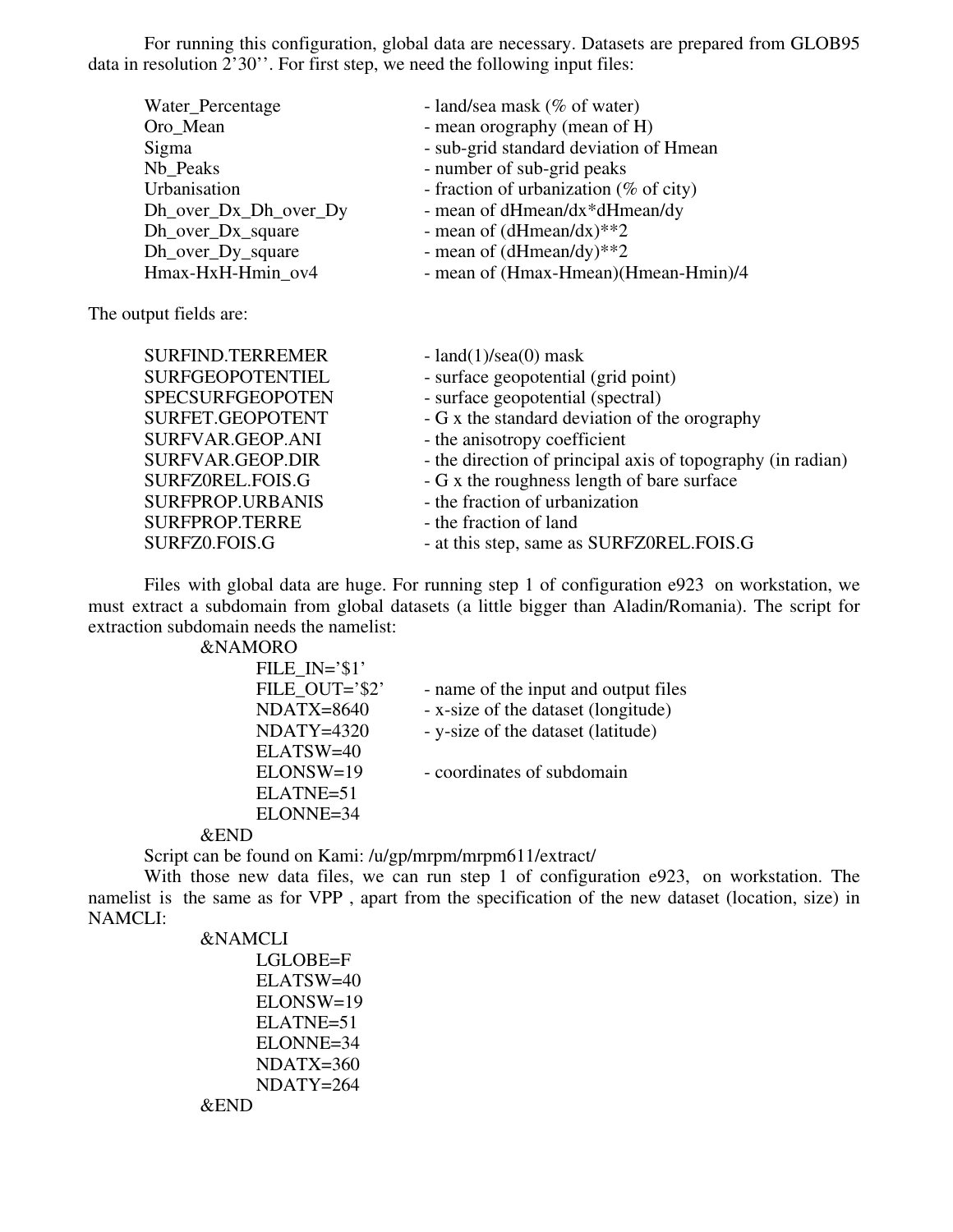### **3. Testing new input data (GTOPO30 vs GLOB95)**

GLOB95 is the first global dataset at 2'30'' resolution, produced in 1996, combining the US-NAVY 10' dataset, the NOAA 5' TerrainBase and the NOAA 30'' (but with partial coverage of the Earth). All files contain 8640x4320 values. These data files can be found on Kami: /u/gp/mrpe/mrpe603/923/RELIEF\_G/GLOB95/

The GTOPO30 dataset, produced in 1998, uses a real global 30'' mean altitude description, plus some informations on the oceans. The resolution is the same as in GLOB95. These files are on delage: /cnrm2\_a/mrpe/mrpe603/RELIEF\_G/edc.

To describe fraction of urbanization, we used the UrbaMixte file, combining data from US-NAVY (at 10' resolution) and from the University of Maryland (at 1 km resolution).

The results of tests for GLOB and GTOPO data, are presented further.

To see the differences between some fields, for these two datasets, we started from Aladin file. For SURFIND.TERREMER field, the results are identical for the both cases (Fig. 1 a).

Also comparing the SURFPROP.TERRE field for the two datasets, no difference was found, on the domain Aladin/Romania (Fig. 1 b).

There is a better representation of fraction of urbanization for the GTOPO data, as seen, in Fig. 1d.

For SURFET.GEOPOTENT field, we can see that in the case of representation for GTOPO data, there is higher values on the intracarpathian side (west and north part) of the Carpathians and in the south of the Danube, the Tatry Mountains (zone 1). For GLOB data, the field has some higher values on the extracarpathian side (the south and east part) and in the Apuseni Mountains, the Balkans (the zones 4, 11). (Fig. 2 a, 2 b)

For the SURFZ0.FOIS.G field, we can see that for GTOPO data, there are higher values in the Fagaras Mountains, the Rodna Mountains (the zones 7, 3), in the south of the Danube, and for GLOB data, a little higher on the Apuseni Mountains (zone 4). (Fig. 2 c, 2 d)

Also comparing the SURFVAR.GEOP.ANI field, for the two datasets, a small difference was found (just in some points of the domain). The same behaviour we observed for SURFVAR.GEOP.DIR field . There are small differences. (Fig. 3)

To compare the orography obtained for the two datasets, we chose 4 cases. They are:

1) LKEYF=F (fit1)

2) KLEYF=T, LNEWORO=F, LNEWORO2=F (fit2)

3) LKEYF=T, LNEWORO=T, LNEWORO2=F (first cost function) (fit3)

4) LKEYF=T, LNEWORO=F, LNEWORO2=T (the second cost function) (fit4)

After the comparison of all these cases, we can conclude that: GLOB data show an increase of values in the south-west part of the domain, in the Tatry Mountains (zone 1), on the extracarpathian side of the Carpathian, and GTOPO data show an increase in the north part, on the intracarpathian side and in the Fagaras Mountains (the zone 7), and a decrease in the west part and in the Danube Plain (the zone 9).

The comparison between the orography (without spectral fit, LKEYF=F) and the spectrally fitted orography in the case of the first cost function (LNEWORO=T), show a decrease of values in the Danube Plain, the Balkans, the Tatry Mountains, the Caliman Mountains, the Apuseni Mountains (zones 9, 11, 1, 12 4 ), and an increase in the Fagaras Mountains (the zone 7).

Also comparing the orography (without spectral fit, LKEYF=F) with the spectrally fitted orography, but in the case of the second cost function (LNEWORO2=T), it was observed that there is a decrease in the Tatry Mountains, the Balkans Mountains and the Danube Plain (the zones 1, 11, 9), and an increase of values in the Tisa Plain - west part of domain (the zone 5), in the Carpathian Mountains. (Fig. 4, 5, 6, 8)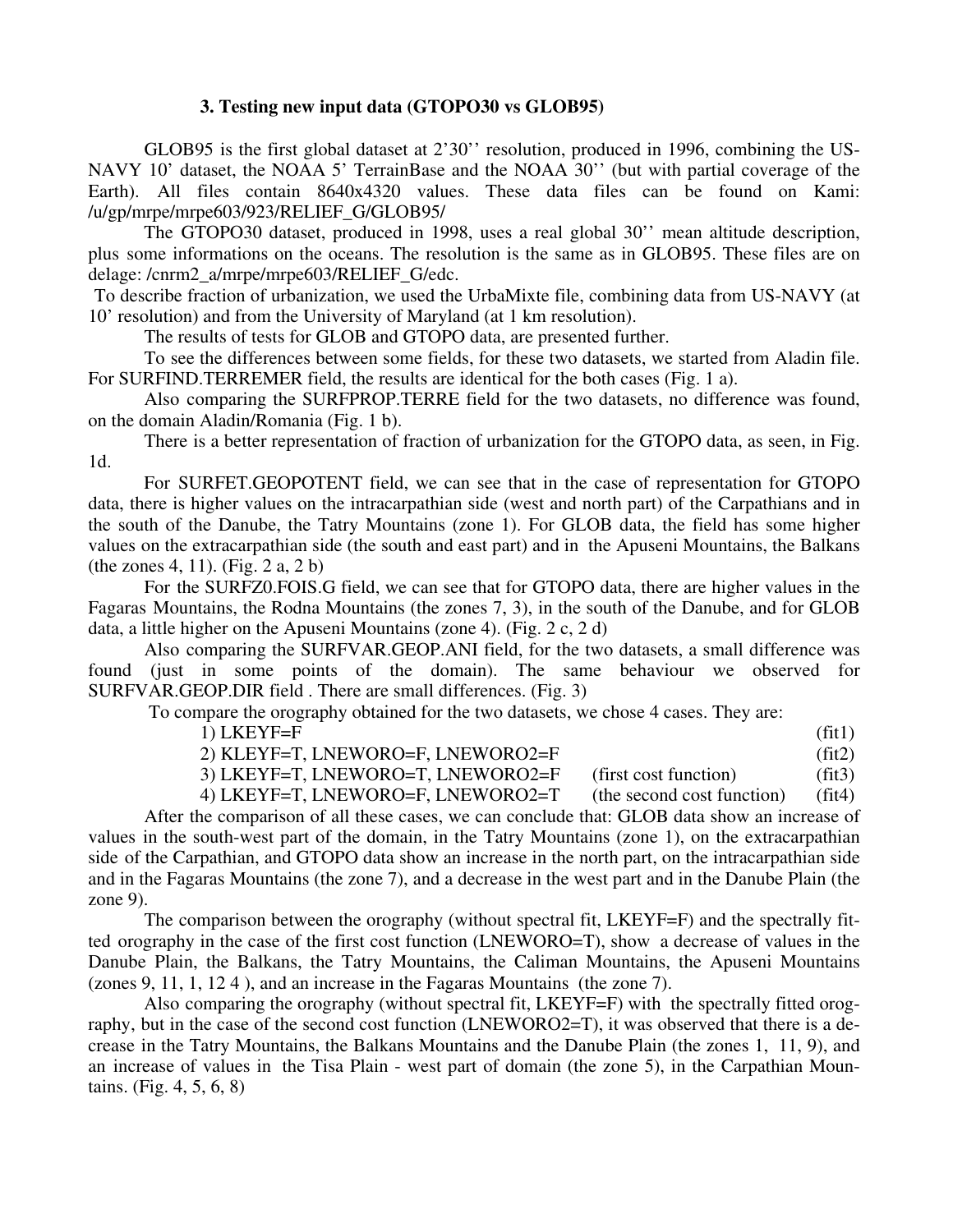The comparison between the two spectrally fitted orography show that the first (obtained using LNEWORO=T), present higher values in the Balkans, the Retezat and the Fagaras Mountains (the zones 11, 6, 7), while the second one (LNEWORO2=T), has smaller values in the Danube Plain (the zone 9), a better representation of the Carpathian, and in the Tisa Plain (the zone 5 ). (Fig. 7)

As a result of comparison between the real orography and the spectrally fitted orography, for the two datasets, it seems that, using the second cost function (LNEWORO2=T), the orography is better represented on the domain of Aladin/Romania.

Then, we tried to see the differences between fields, for the two datasets, but starting from Arpege files. Using PSHA program, with the following options in namelist:

&NAMPSHA

| CGCONF='XYZI'               |                                    |
|-----------------------------|------------------------------------|
| CLCHA(1)='SURFGEOPOTENTIEL' | - name of the field                |
| $CLNFE(1)=R199_R1'$         | - name of the Arpege file          |
| LGCOORD=F                   |                                    |
| $LGDEBU = F$                |                                    |
| LGRGRI=F                    |                                    |
| LGSURF=F                    |                                    |
| LRENS=T                     |                                    |
| N1SURN=0                    |                                    |
| $&$ END                     |                                    |
| <b>&amp;NAMZOOM</b>         |                                    |
| <b>LLZOOM</b>               | - choice of zoom for an horizontal |
|                             | domain                             |
| $ZLA1=40$                   |                                    |
| $ZLA2=51$                   | - coordinates of window            |
| $ZLO1=19$                   | (for the domain Aladin/Romania)    |
| $ZLO2=34$                   |                                    |
| $0.$ ENID                   |                                    |

&END

we can obtain a representation of the field on a window of Aladin/Romania domain or of the whole globe.

Further, we compare the fields for the two datasets on the whole globe.

We can say that for SURFIND.TERREMER field, there is a difference for the two datasets. It seems that, GLOB data has 82 values considered land, while GTOPO data treated those like a sea points, but only for 4 points, the opposite is true. (Fig. 9)

Comparing the orography, we can see that GLOB data have higher values over Alaska, the north of Canada, Greenland, the South America, the west part of Africa, Antarctica, and for GTOPO data , in Africa, Australia, the west of the United States of America, Arabic Peninsula, the North Pole. (Fig. 9)

For the SURFPROP.URBANIS field, we observed that in the central Europe, Japan, GLOB has a better representation of fraction of urbanization, and GTOPO in the United States of America, eastern Europe and Russia. (Fig. 10)

For the SURFVAR.GEOP.ANI field, in the representation for the two datasets, there are higher values in Alaska, Canada, the North Pole, Greenland, South America, in the central and west part of Africa, the north of Europe, for GLOB data, and in the north of Africa, the south and central part of South America, the Arabia Peninsula, for GTOPO data. (Fig.10)

Also comparing the SURFET.GEOPOTENT field, for the two datasets, we can say, that there are higher values on the North and South Pole, the east and west part of Africa, and a little in the Himalayas and in South America, for GLOB data. For GTOPO, we observed high values in Alaska, Antarctica, the New Guinea, Borneo, the north and west part of the South America, in the west and south of Greenland. (Fig. 11)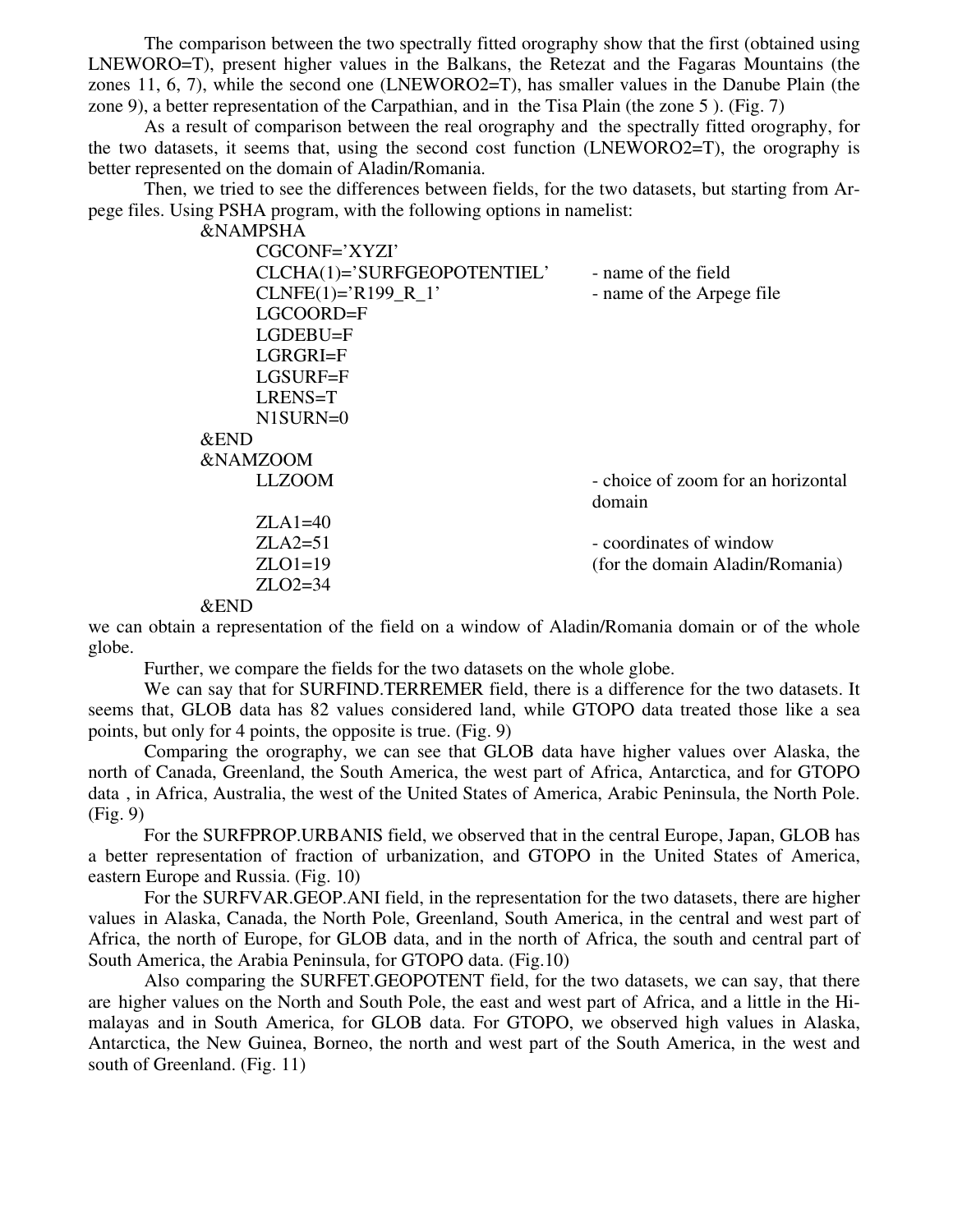For the SURFZ0.FOIS.G field, we can see that there are higher values for GTOPO data on the Himalayas, the Andes, Rocky Mountains, Alaska, the North and South Pole, New Guinea, Iran, the north of Canada, the east of Africa and the east of Greenland. (Fig. 11).

These are the conclusions drawn from observing Arpege files.

#### **4. Improving the spectral fit of the orography**

The calling tree is: INCLI0 -> EINCLI1 (if LELAM=T) -> ERELSPE

-> INIPZ (calculates the weights of the grid points)

-> SIMREL (calculates the function and its gradient)

The two cost functions, from Arpege model, are proposed one by Bouteloup (LNEWORO=T) and another by Jerczynski (LNEWORO2=T).

The first cost function is:

$$
F = \sum_{i} \omega(i) \left[ \frac{\left|R(i) - Rs(i)\right|}{H DIM} \right]^{W(i)}
$$

$$
W(i) = QMIN + (QMAX - QMIN) \cdot \exp(\frac{-R}{HMIN})
$$

where R is the grid-point orography, Rs the spectrally fitted grid-point orography to obtain,  $\omega$  the field of Gaussian weights, HDIM a dimensioning factor, W a field of weights allowing a geographical modulation of the cost function, QMAX, QMIN maximum, minimum of the field of weights, HMIN land/sea height factor.

The second cost function (for the case LELAM=T) is:

$$
F = \sum_{i} \omega(i) \cdot \left[ W(i) \cdot (Rs - R)^{2} + (QCONST \cdot | Rs - R) \right]^{QPOWER}
$$
  

$$
W(i) = \left[ 1 + (XINCOC - 1) \cdot \exp\left[\frac{-R}{HMIN}\right] \right]
$$

where XINCOC weight multiplicator over the ocean in the orography optimization, OCONST constant used in the minimization function, QPOWER exponent used in the minimization function.

The parameters HDIM, QMAX, QMIN, HMIN, XINCOC, QCONST, QPOWER are set by namelist NAMCLA.

In section 3, we show that the spectrally fitted orography in the case of the second cost function (LNEWORO2=T), represents better the orography on the domain Aladin/Romania.

Some sensitivity tests have been done in order to study the impact of a variation of the parameters involved in the cost function formulation. These are: XINCOC, HMIN, QCONST and QPOWER. We increased and decreased every one of these, and compared the results. The standard values for these parameters are: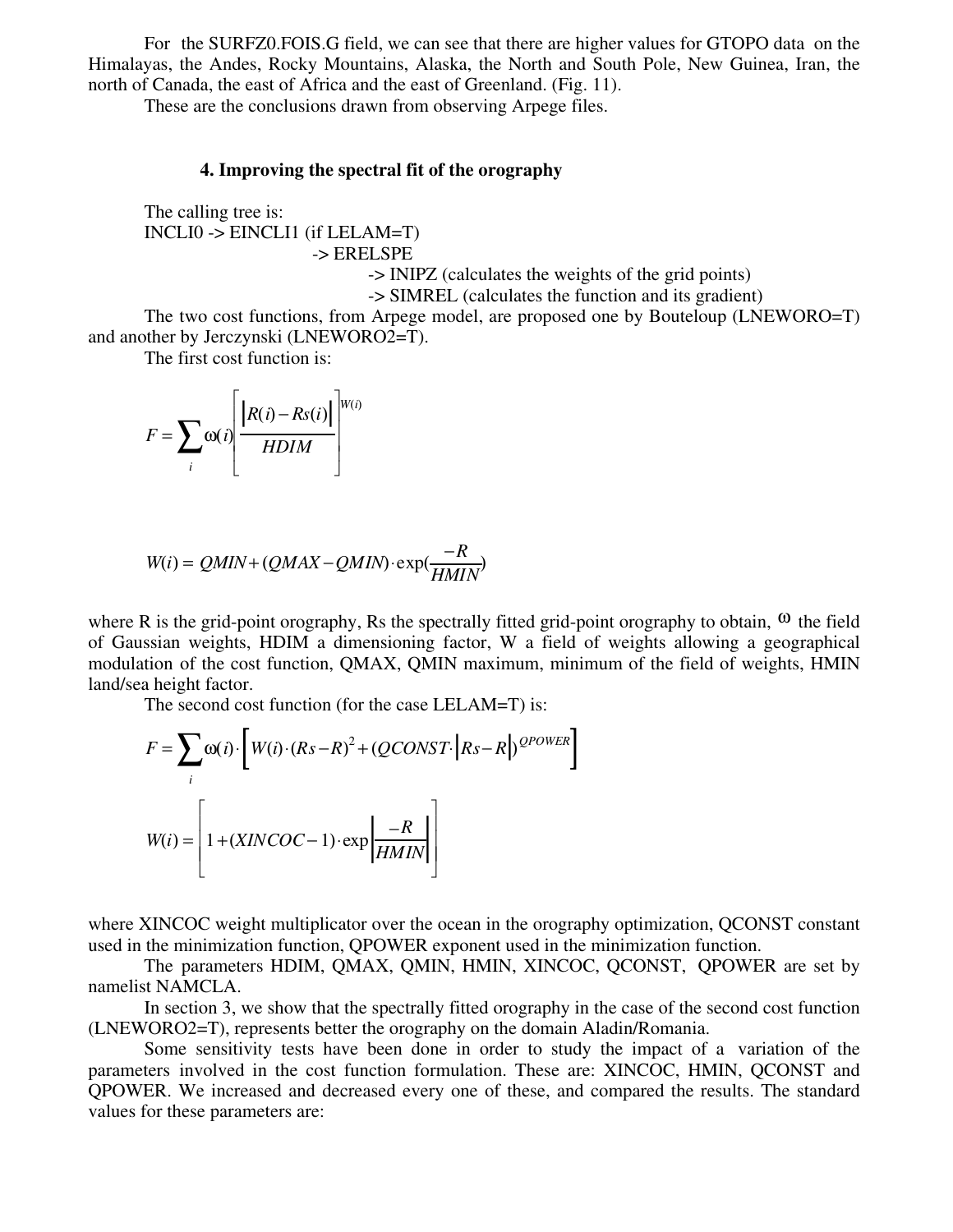QPOWER=3.5 QCONST=0.4 XINCOC=2500  $HMIN=150$ 

When XINCOC<2500, we observed an increase in the Tatry Mountains, the Apuseni Mountains, the Mountains in the south part of the Danube (the zones 1, 4, 10), and a smoothing of the values in Fagaras Mountains, the Rodna Mountains, the Tisa Plain, the plain nearest of the Tatry Mountains (the zones  $7, 3, 5, 2$ ). (Fig.12 a)

In the case XINCOC>2500, there is a smoothing in the Retezat Mountains, the Mountains in the south part of the Danube (the zone 6, 10) and an increase in the Fagaras Mountains (the zone 7), and just a little on the Balkans (zone 11). (Fig. 12 b)

For the case HMIN<150, we can observe a smoothing of the values in the Balkans (the zone 11), and an increase in the north-west part of the domain (zone 1), in the Apuseni Mountains, the Caliman Mountains (the zone 4, 12) and just a little in the Danube Plain, the Mountains in the south part of the Danube (the zones 9, 10). (Fig. 12 c)

When HMIN>150, there is an increase, in the Fagaras Mountains, the Balkans (the zones 7, 11), and a smoothing in the plain nearest of the Tatry Mountains, the Mountains in the south part of the Danube, the Tisa Plain, the Tatry Mountains (the zones 2, 10, 5, 1). (Fig. 12 d)

For the case QCONST<0.4, we observed an increase, just a little in the plain nearest of the Tatry Mountains, the Fagaras Mountains, the Balkans, the Danube Plain (the zones 2, 7, 11, 9) and a smoothing in the Tatry Mountains, the Rodna Mountains, the Apuseni Mountains, the Retezat Mountains (zones 1, 3, 4, 6). (Fig. 13 a)

When we increase QCONST>0.4, we can see an increase in the Tatry Mountains (the zone 1), with a smoothing on the plains from the zones 2, 5. In the same time, there is an increase in the Apuseni Mountains (the zone 4). (Fig. 13 b)

And when QPOWER<3.5, there is an increase in the Retezat Mountains, the Fagaras Mountains, the Balkans, the plain nearest of the Tatry Mountains, the Danube Plain (the zones 6, 7, 11, 2, 9). (Fig. 13 c)

In the case OPOWER>3.5, we can see an increase in the Tatry Mountains, the Retezat Mountains, the Balkans, the Caliman Mountains (the zones 1, 6, 11, 12), and a decrease in the Fagaras Mountains (the zone 7). When QPOWER=7.0 there is a discordant decrease (with negative values on the plain) in the plain nearest of the Tatry Mountains, the Tisa Plain, the Danube Plain (the zones 2, 5, 9), very much noise and a significant increase of the Gibbs waves on the sea (until 80 meters). (Fig. 13 d)

We tried to see the representation of orography, at the variation of XINCOC, HMIN and QCONST, QPOWER. In this way, we chose six cases:

a) XINCOC, HMIN increase, and QCONST, QPOWER constants: there is an increase in the Fagaras Mountains, the Balkans, the Danube Plain, the Retezat Mountains (the zones 7, 11, 9, 6), and a smoothing in the Tatry Mountains (the zone 1) and just a little in the plain nearest of the Tatry Mountains, the Rodna Mountains, the Tisa Plain (the zones 2, 3, 5) (Fig. 14 a , XINCOC=4000, HMIN=250, QCONST=0.4, QPOWER=3.5)

b) XINCOC, HMIN constants, and QCONST, QPOWER increase: there is a smoothing in the plain nearest of the Tatry Mountains, the Tisa Plain, the Fagaras Mountains, the Danube Plain (the zones 2, 5, 7, 9), and an increase in the Tatry Mountains, the Apuseni Mountains, the Retezat Mountains, the Mountains in the south part of the Danube (zones 1, 4, 6, 10) and just a little in the Balkans (zone 11) (Fig. 14 b, XINCOC=2500, HMIN=150, QCONST=0.5, QPOWER=3.6).

c) XINCOC, HMIN decrease, and QCONST, QPOWER constants: there is an increase in the Tatry Mountains, the Apuseni Mountains, the Retezat Mountains (1, 4, 6), and a smoothing in the plain nearest of the Tatry Mountains, the Fagaras Mountains, the Tisa Plain, the Balkans, (the zones 2, 7, 5, 11). (Fig. 14 c, XINCOC=1500, HMIN=75, QCONST=0.4, QPOWER=3.5)

d) XINCOC, HMIN constants, and QCONST, QPOWER decrease: there is an increase in the plain nearest of the Tatry Mountains, the Fagaras Mountains, the Retezat Mountains, the Danube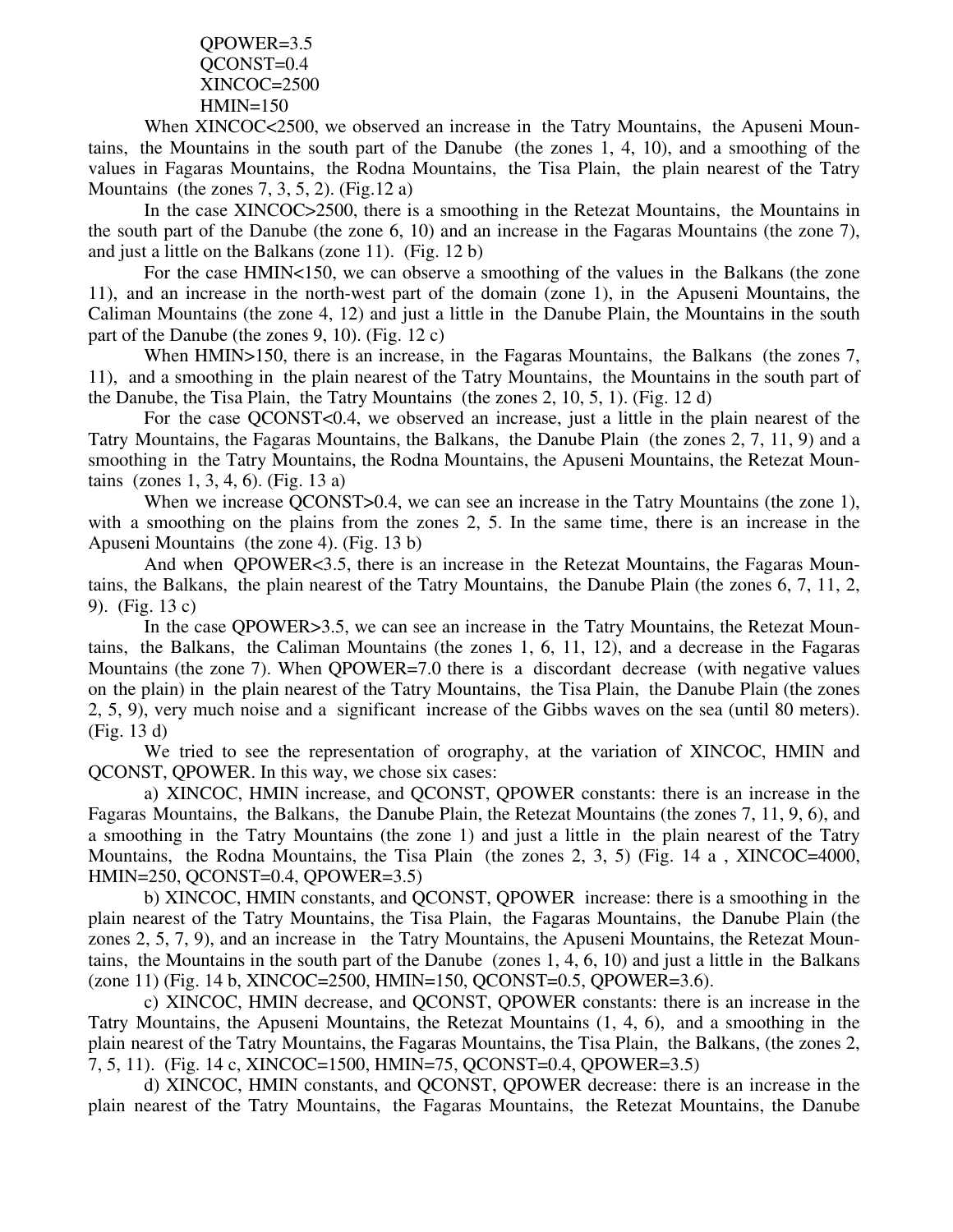Plain, the Balkans (2, 7, 6, 9, 11), and a decrease in the Tatry Mountains, the Tisa Plain, the Mountains in the south part of the Danube (the zones  $1, 5, 10$ ). (Fig. 15 a, XINCOC=2500, HMIN=150, QCONST=0.2, QPOWER=2.0)

e) XINCOC, HMIN, QCONST, QPOWER increase: there is a smoothing in the plain nearest of the Tatry Mountains, the Tisa Plain, the Danube Plain, somewhat less Gibbs waves (the zones 2, 5, 9, 12), and an increase in the Tatry Mountains, the Apuseni Mountains, the Balkans, the Mountains in the south part of the Danube  $(1, 4, 11, 10)$ . (Fig. 15 b, XINCOC=4000, HMIN=250, QCONST=0.5, QPOWER=3.7)

f) XINCOC, HMIN, QCONST, QPOWER decrease: there is an increase in the Retezat Mountains, the Fagaras Mountains, the Balkans, the Caliman Mountains (6, 7, 11, 13) and a smoothing in the Tatry Mountains, more Gibbs waves on the Black Sea, the Mountains in the south part of the Danube (the zones 1, 10). (Fig. 15 c, XINCOC=1500, HMIN=75, QCONST=0.2, QPOWER=2.0)

Testing all these parameters, we saw that in the case of HMIN=250, XINCOC=4000, QCONST=0.5, QPOWER=3.6, the orography from Romania is better represented. Comparing with the grid-point orography, we can say that we improve it in the Fagaras Mountains, the Retezat Mountains, the Apuseni Mountains, the Tisa Plain, the Danube Plain, the Balkans, the plain nearest of the Tatry Mountains (the zones 7, 6, 4, 5, 9, 11, 2) just over land. With same tuning we can avoid too much Gibbs waves. (Fig. 16)

#### **5. Conclusions**

1. In the case of comparison between the two global datasets, the general conclusion is that: GLOB data show a systematic increase in the south-west part of the domain, on the Tatry Mountains, on the extracarpathian side of the Carpathians, in the Apuseni and Retezat Mountains (the zones 5, 1, from 3 to 8, 4, 6), and GTOPO data show an increase in the north part, on the intracarpathian side and on the Fagaras Mountains (the zone 7) , and a decrease in the west part and on the Danube Plain (zone 9).

2. After the study of all these variations of the parameters from the second cost function we can conclude that: the increase of the weight W(i) determines increase of the values in the zones the Fagaras Mountains, the Danube Plain, the Balkans (the zones 7, 9, 11), and smoothing in the Tatry, the Apuseni and the Rodna Mountains (the zones 1, 4, 3) ; and the increase of the constant and exponent from minimization function causes increase in Tatry, the Apuseni Mountains, in the south of the Danube (zones 1, 4, 10) and decrease on the plain nearest of Tatry Mountains, the Fagaras Mountains, the Tisa Plain and the Danube Plain (zones 2, 7, 5, 9).

3. Comparing the following fields SURFGEOPOTENTIEL, SURFET.GEOPOTENT, SURFVAR.GEOP.ANI, SURFVAR.GEOP.DIR from Arpege files we can say that for GLOB data, there is an increase in Greenland, Alaska, the north of Canada, South America, Africa, the north and south Pole, and for GTOPO data in Australia, Arabia Peninsula, South America, Africa, the north and south Pole, Greenland, Alaska, the north of Canada, Malaysia .

4. For the domain Aladin/Romania, modifying the values of HMIN, XINCOC, QCONST, QPOWER, we can obtained an improvement of the orography.